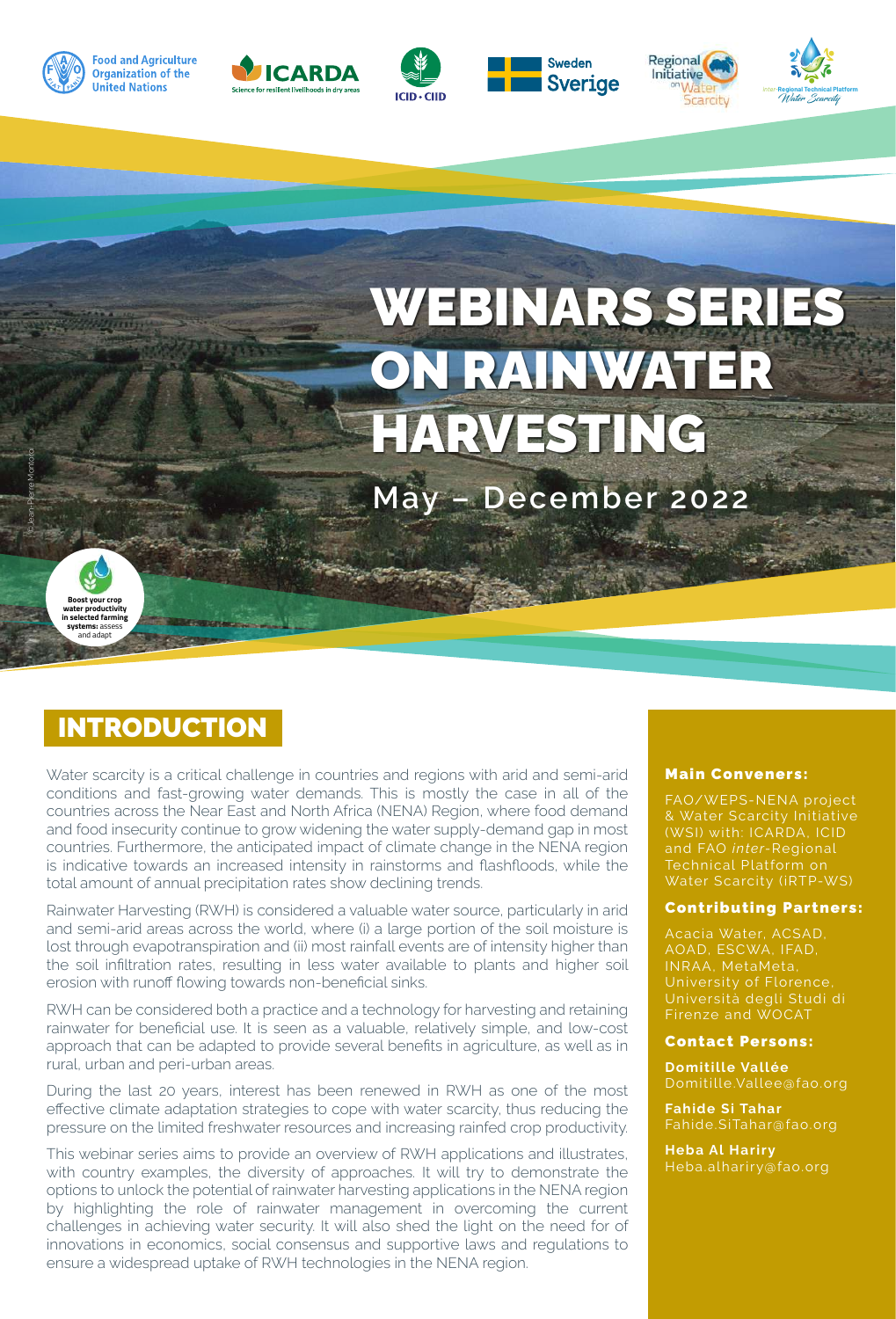## MAIN OBJECTIVES

- Exploring and upgrading principles, methods and techniques in Rainwater Harvesting across various countries and regions; 1
- Building capacity in planning, designing, implementing and operating RWH systems; 2
	- Enhancing guided decisions on the selection of a single or a blend of various RWH techniques, for diverse projects and setups;
	- Promoting a community of practices on RWH among the countries of the NENA Region and beyond;

Providing the participants with a complete and advanced set of documentation on the various topics treated during the webinar series.



3

4

5

# TARGETED AUDIENCE

The targeted audiences in this webinar series are mainly practitioners, decision-makers, researchers, rural and city planners, academics and their students interested in understanding the role of RWH systems in achieving **SDG 6, SDG 2 & SDG 11**.

date, to allow the participants to read basic material and get prepared for an effective The webinars will be accompanied by suggested readings ahead of the webinar attendance and discussion. Each webinar will be translated, recorded and will remain available on the dedicated website along with the reading materials. Translation will be provided in at least French and English.

# MAIN OBJECTIVES

The webinar series is expected to start by late May in the form of 10 logical and consecutive main webinars that, comprehensively, provide clarity and complete answers to lingering questions and doubts regarding the adequacy and accuracy of the use of the RWH applications in different contexts. The sessions will be regularly organized every week or every two weeks under the following modules:

### **Module 1 Introduction to RWH**

This module comprises of two main sessions on "Setting-the-scene" and "Showcasing Global and Regional RHW Applications for Agro-Ecosystems and Cropping Systems". These sessions will provide an overview of RWH systems, the objectives of RWH and its main applications, the classification and suitable conditions for RWH by showcasing various regional and international RWH applications for Agro-ecosystems and cropping systems.

# **Module 2 RWH Processes**

### *Soil, water and landscape modelling*

This module will examine the use of RWH practices and modelling for determining the land and soil suitability of surface runoff harvesting. It will also explore how local RWH interventions can impact soil and water processes and transform landscapes.

# **Module 3** Mapping the Potential

### *Technical and socio-ecological tools and approaches for RWH mapping and upscaling*

This module aims to explore the potential of RWH practices by examining the different approaches for mapping and upscaling suitable sites for RWH structures, through the utilization of land and water suitability frameworks, remote sensing tools and socio-ecological variables.

# **Module 4 Main Guidelines for Planning and Designing RWH Systems**

*Technical, socio-economic and environmental considerations in planning and designing RWH system*

This module will mainly address the technical, socio-economic and environmental considerations that should be taken into account while designing RWH systems. It aims to shed the light on several participatory approaches and guidelines that can facilitate and advance the implementation of RWH projects.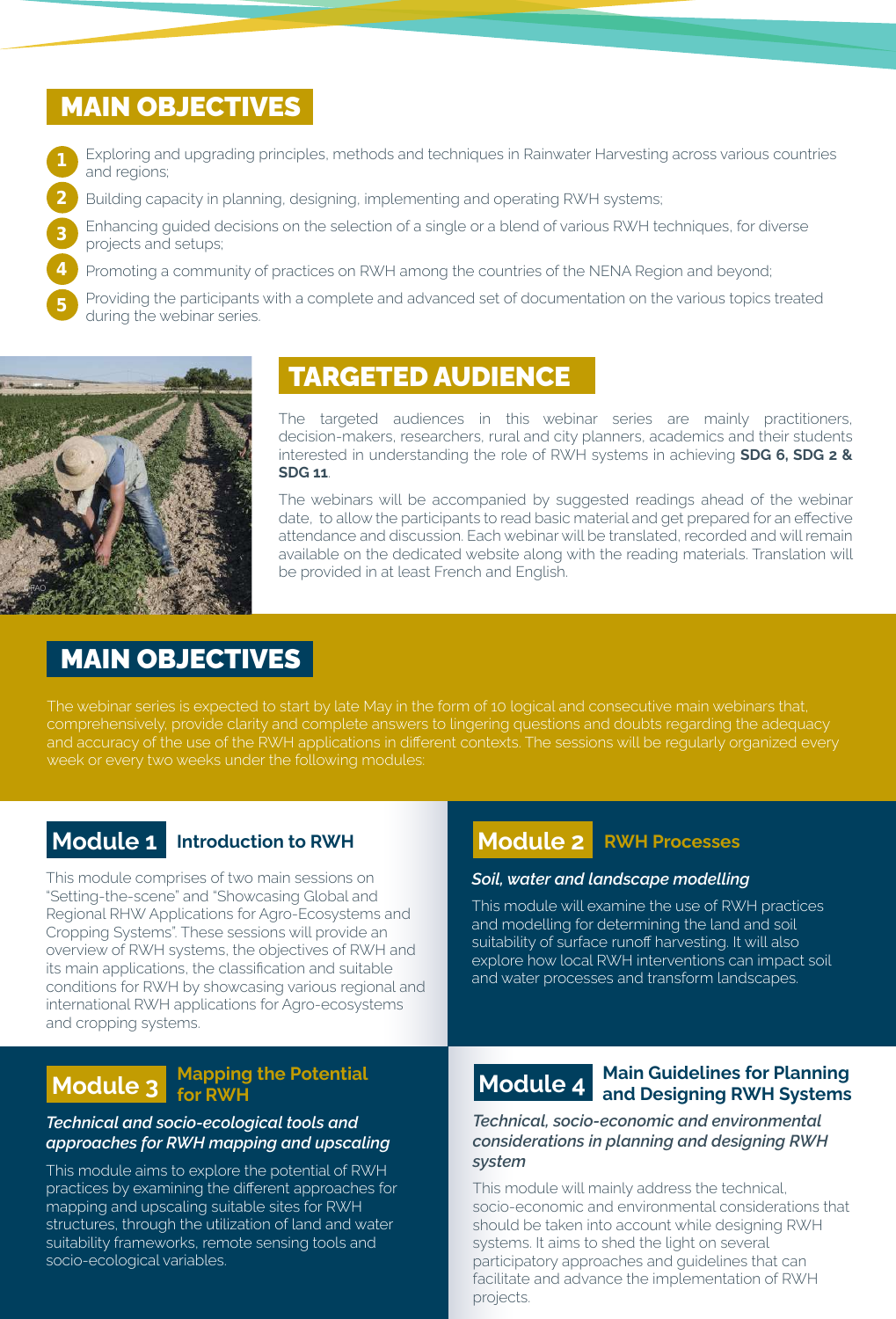### **Module 5 Ways to Operate and Maintain RWH Systems**

### *Technical and socio-economic considerations in RWH O&M*

This module covers the operation and maintenance challenges of rainwater harvesting systems. It will discuss the approaches to O&M in the context of RWH systems and explore the extent to which O&M influences the sustainability of rainwater harvesting systems.

# **Module 7 Addressing climate variability impacts through RWH**

### *The role of RWH Systems and water buffering in climate change adaptation, and biodiversity and ecosystem enhancement*

This module describes how the development of RWH systems helps to address the impact of climate change. This module will draw on a review of ACSAD experiences in implementing rainwater harvesting projects in the MENA region from a climate change perspective. Discussions will continue with a reflection on the effects of RWH on biodiversity enhancement and ecosystem services. The role of RWH on water buffering at the catchment level and how it can transform landscapes and livelihoods will be further explored.

©FAO

# **Module 9 Gender Mainstreaming in RWH Applications**

### *Gender equality and women empowerment in RWH systems*

This module discusses how gender mainstreaming in RWH projects contributes to gender equality and women empowerment. This module also highlights the extent to which gender mainstreaming in RWH systems strengthens livelihood security of rural communities.

# **Module 6 RWH for Flood Risk Management**

### *Practices and effectiveness of RWH Systems in flood prevention and mitigation*

This module explores the role of RWH to control flood risks and use them productively in rural areas. Several approaches are presented (e.g. road water harvesting, flood spreading) and their effectiveness to control floods is further discussed. Case study elements in the MENA region are included in the presentations.

### **Module 8 RWH for Smallholders**

### *Socio-economic benefits and risks of RWH livelihood transformation*

This module will particularly cover the role of RWH in sustaining smallholders' livelihoods. It will highlight the role of rainwater harvesting in strengthening the livelihood security of rural communities and building their resilience to climate change. The discussions will draw from various case studies from the MENA region.

# **Module 10 Operationalizing RWH policies**

### *Creating an enabling policy environment and ways to operationalize RWH policies*

The webinar explores how policy development and the governance of land and water resources can influence the development of rainwater harvesting systems at the country level. Several case studies from the MENA region will be presented during this webinar and will help formulate key recommendations to create a conducive environment for the development of RWH systems.